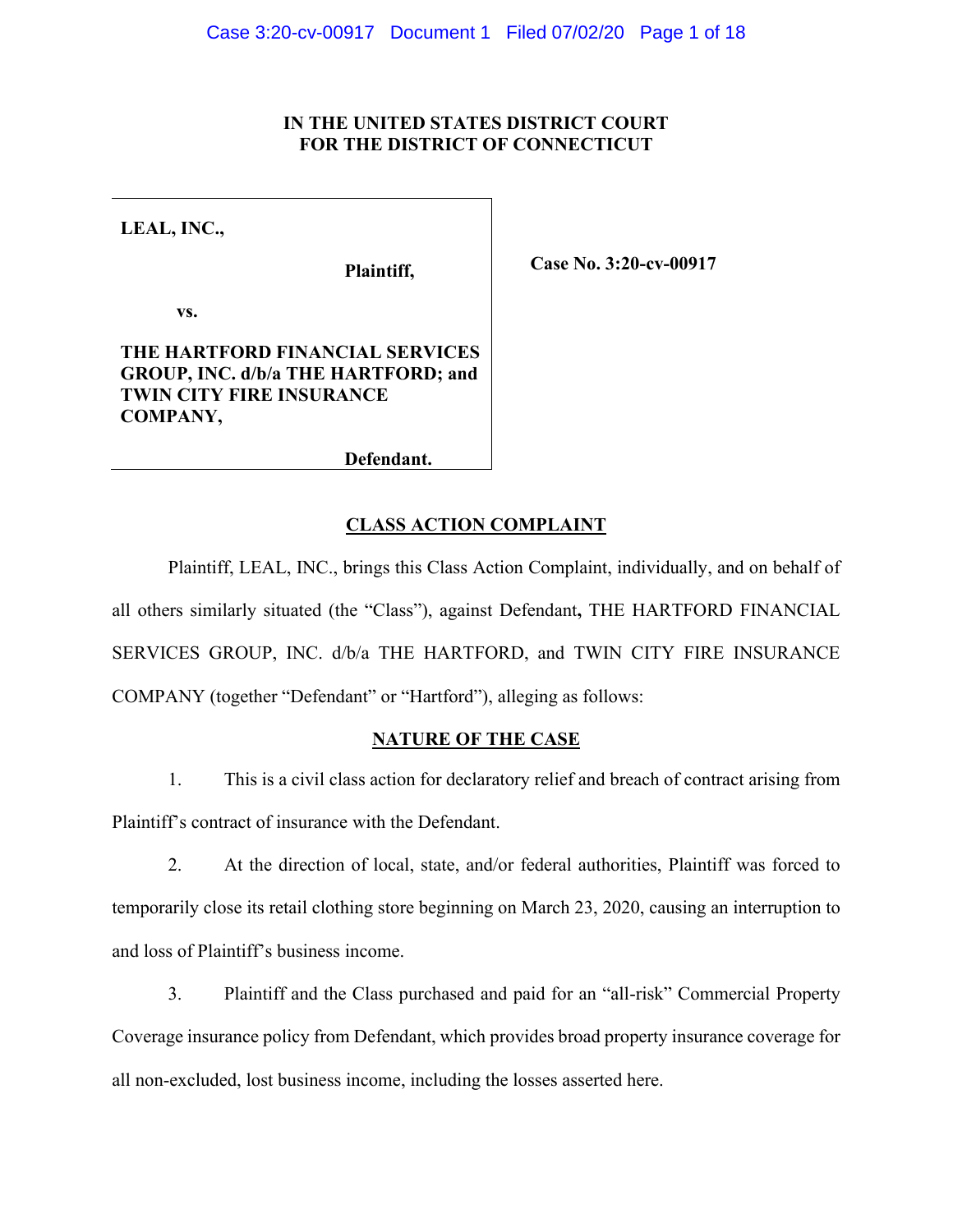## Case 3:20-cv-00917 Document 1 Filed 07/02/20 Page 2 of 18

4. Plaintiff submitted timely notice of its claim to Defendant, but Defendant has refused to provide the purchased coverage to its insured, and has denied Plaintiff's claim for benefits under the policy.

5. Defendant has similarly refused to, or will refuse to, honor its obligations under the "all-risk" policy(ies) purchased by Plaintiff and the other members of the putative Class of insureds.

## **PARTIES**

6. Plaintiff, Leal, Inc., is an Ohio corporation headquartered in Upper Arlington, Ohio, and is a citizen of Ohio. Plaintiff operates a boutique clothing store, located at 2128 Arlington Ave, Columbus, Ohio ("Covered Property").

7. Defendant, THE HARTFORD FINANCIAL SERVICES GROUP, INC. d/b/a/ THE HARTFORD ("THE HARTFORD") is a Delaware corporation with its principal place of business in Hartford, Connecticut, and is a citizen of Connecticut. It owns subsidiaries, directly and indirectly, that issue, among other things, commercial property insurance.

8. Defendant TWIN CITY FIRE INSURANCE COMPANY ("TWIN CITY") is a Indiana corporation with its principal place of business in Indianapolis, Indiana, and is a citizen of Indiana. TWIN CITY is a subsidiary of THE HARTFORD and a member of The Hartford group of insurance companies.

9. According to Defendants' 10-K filed with the Securities and Exchange Commission for the fiscal year ended on December 31, 2019, THE HARTFORD had earned premiums of approximately \$8.3 Billion.

- 2 -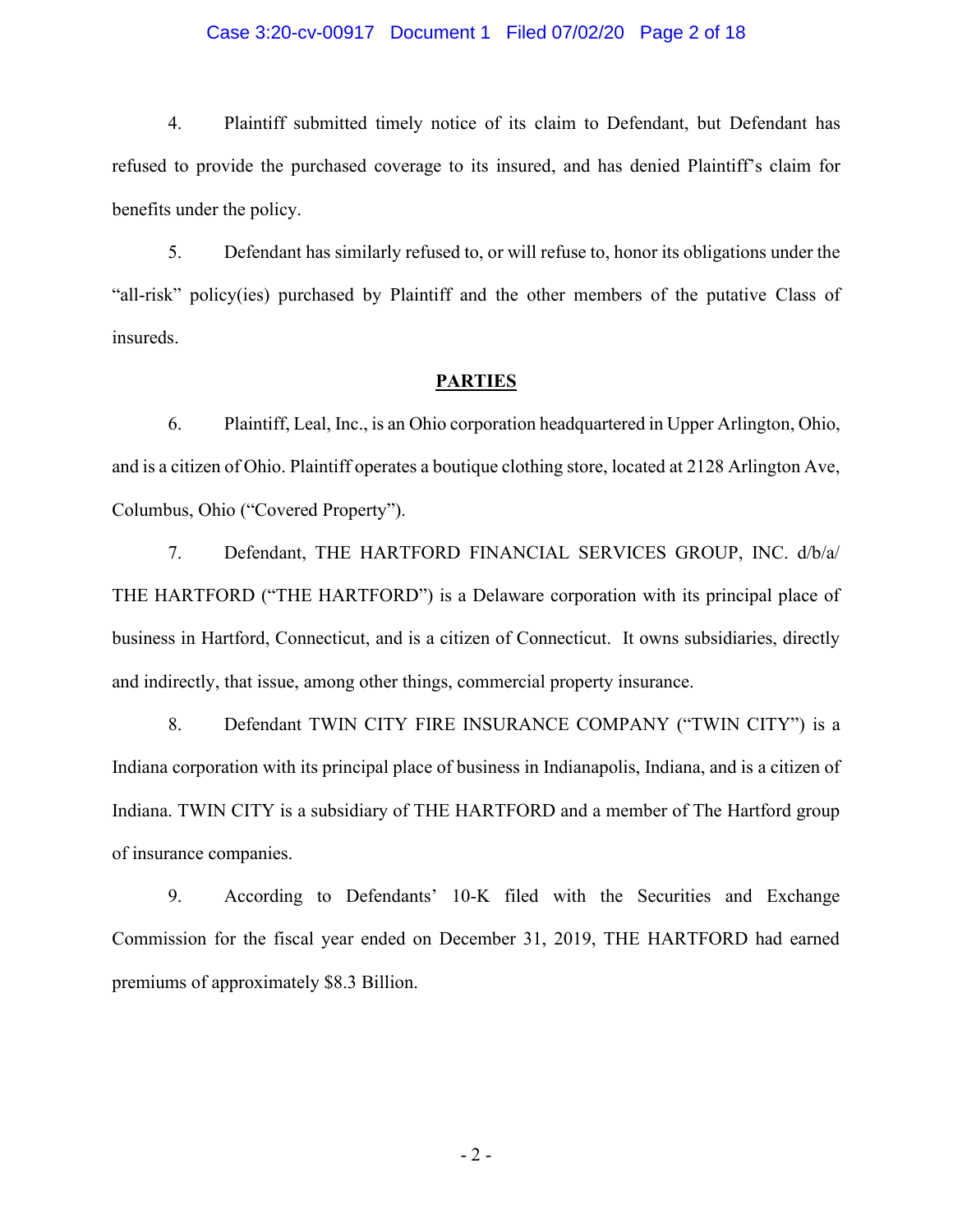#### **JURISDICTION**

10. This court has subject matter jurisdiction over this action pursuant to 28 U.S.C. § 1332(d), the Class Action Fairness Act, which affords federal courts with original jurisdiction over cases where any member of the plaintiff class is a citizen of a state different from any defendant (*i.e.,* so-called "minimum diversity of citizenship,") and where the amount in controversy exceeds \$5,000,000, exclusive of interest and costs. Here, there exists minimal diversity of citizenship because Plaintiff (as well as some members of the Class) and Defendant are citizens of different states, and the aggregated claims of the putative Class members exceed \$5,000,000, exclusive of interest and costs.

11. The Court has personal jurisdiction over Defendant because at all relevant times it has engaged in substantial business activities in Connecticut. At all relevant times, Defendant transacted, solicited, and conducted business in Connecticut through its employees, agents, and/or sales representatives, and derived substantial revenue from such business in Connecticut. Additionally, Defendant THE HARTFORD is a citizen of Connecticut.

12. Venue is proper in this district pursuant to 28 U.S.C. § 1391(b)(2) because a substantial part of the events or omissions giving rise to the claim occurred, or a substantial part of property that is the subject of the action is situated, in this District.

# **FACTUAL BACKGROUND**

# **Plaintiff Purchased an "All-Risk" Policy of Property Insurance That Broadly Provides Coverage for Loss of Business Income, Among Other Things**

13. Plaintiff purchased a contract of insurance from Defendant, whereby Plaintiff agreed to make payments (in the form of premiums) to Defendant in exchange for Defendant's promise to indemnify Plaintiff for losses at the Covered Property, including, but not limited to, business income losses.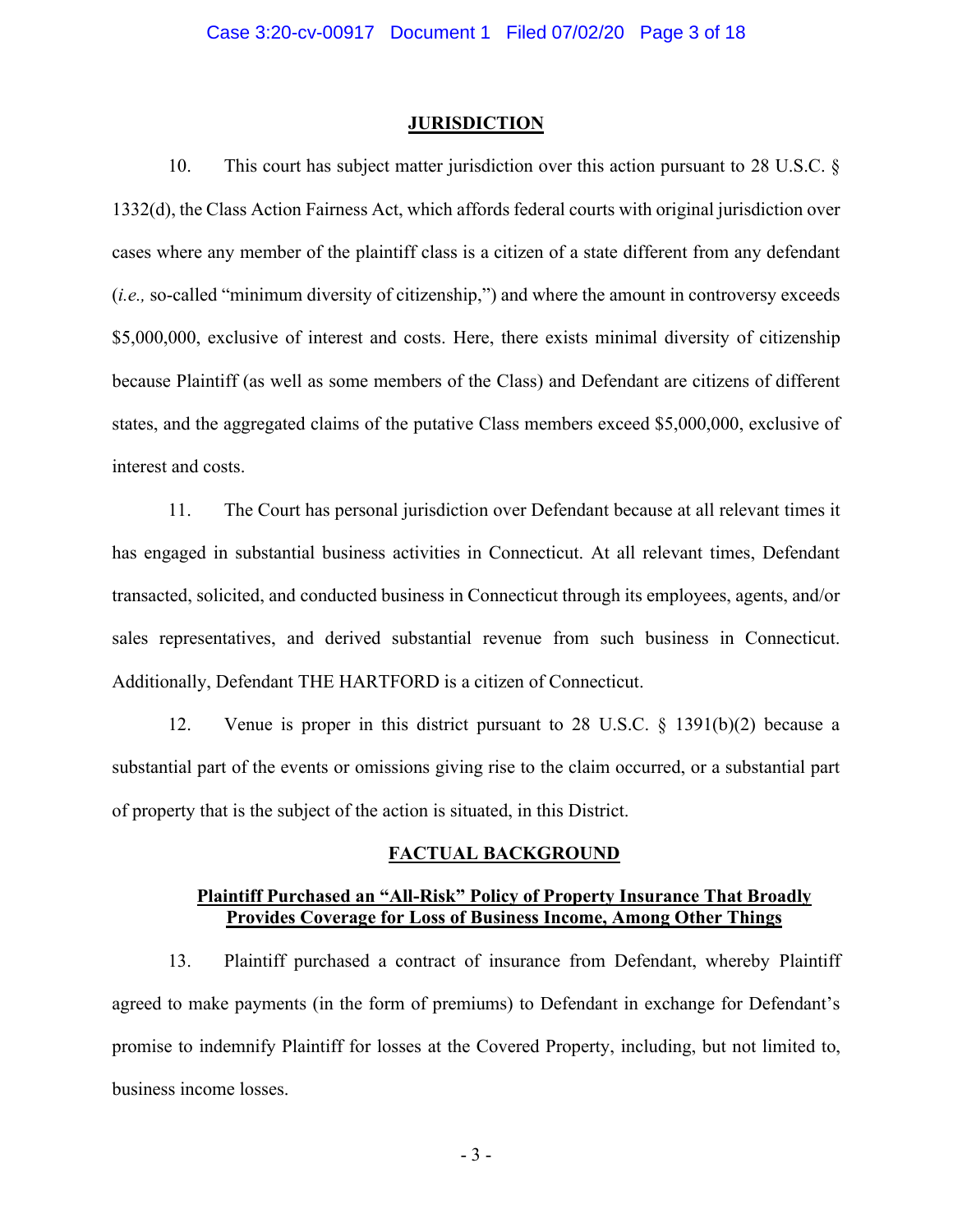## Case 3:20-cv-00917 Document 1 Filed 07/02/20 Page 4 of 18

14. Plaintiff's contract of insurance with Defendant bears Policy Number 33 SBA AD3737 SA (the "Policy") and is effective for the period of June 17, 2019 to June 17, 2020 (the "Policy Term"). The Policy is attached hereto as **Exhibit A**.

15. Plaintiff paid all premiums owed to Defendant under the Policy, and Defendant accepted all such premiums from Plaintiff.

16. The Policy is a form policy issued by Defendant.

17. The Policy is an "all-risk" policy, which provides the broadest property insurance coverage available.

18. The Policy provides coverage for "direct physical loss of or physical damage to Covered Property . . . caused by or resulting from any Covered Cause of Loss."

19. The Policy does not define the phrase "direct physical loss of or physical damage to  $\ldots$ ."

20. However, the use of the disjunctive "or" in the phrase "direct physical loss of or physical damage to" means that coverage is triggered if either a physical loss of property or damage to property occurs. The concepts are separate and distinct and cannot be conflated.

21. Physical loss of, or physical damage to, property may be reasonably interpreted to occur when a covered cause of loss threatens or renders property unusable or unsuitable for its intended purpose or unsafe for normal human occupancy and/or continued use.

22. The Policy provides Plaintiff with, *inter alia*, various business income and extra expense coverages during the Policy Term.

23. Under the Policy, Defendant agrees to pay: **"the actual loss of Business Income you sustain due to the necessary 'suspension' of your 'operations' during the 'period of restoration.' The suspension must be caused by direct physical loss of or physical damage** 

- 4 -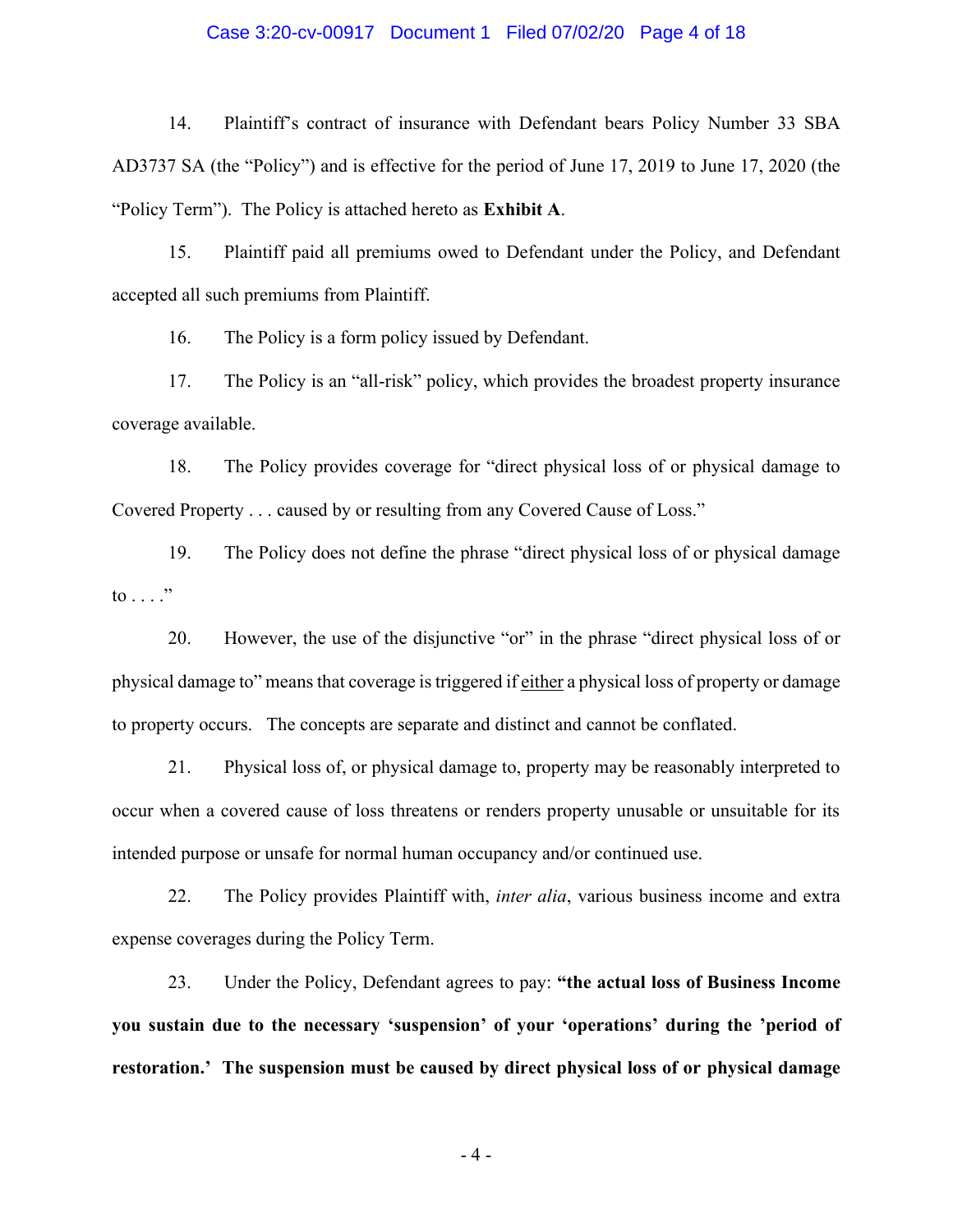## Case 3:20-cv-00917 Document 1 Filed 07/02/20 Page 5 of 18

**to property at the 'scheduled premises' . . . caused by or resulting from a Covered Cause of**  Loss<sup>\*</sup> The Policy describes the "schedule premises" as "2128 Arlington Ave; Columbus, OH 43221," the Covered Property, and coverage is listed for "Business Income and Extra Expense Coverage with a Limit of Insurance of "12 Months Actual Loss Sustained."

24. Additional coverage is provided under the Policy for business income losses resulting from an "order of a civil authority" which prohibits access to the Covered Property, related to a "Covered Cause of Loss" at property other than the Covered Property: **"This insurance is extended to apply to the actual loss of Business Income you sustain when access to your 'scheduled premises' is specifically prohibited by order of a civil authority as the direct result of a Covered Cause of Loss to property in the immediate area of your 'scheduled premises'."**

25. The Policy also provides coverage for "**actual loss of Business Income you sustain due to physical loss or physical damage at the premises of a Dependent Property caused by or resulting from a Covered Cause of Loss.**" The Policy defines "**Dependent Property"** as: **"[P]roperty owned, leased or operated by others whom you depend on to: a) deliver materials or services to you or to others for your account . . . ; b) Accept your products or services; c) Manufacture your products for delivery to your customers under contract of sale; or d) Attract customers to your business premises.**"

26. Members of the Class also purchased a policy of insurance from Defendant providing for the same business income coverage, and using the same form policy provisions.

# **In Response to Covid-19, Ohio and Other State Governments Issue Sweeping Orders Shutting Down "Non-Essential" Businesses**

27. Severe acute respiratory syndrome coronavirus 2 ("COVID-19") has spread, and continues to spread, rapidly across the United States and has been declared a pandemic by the

- 5 -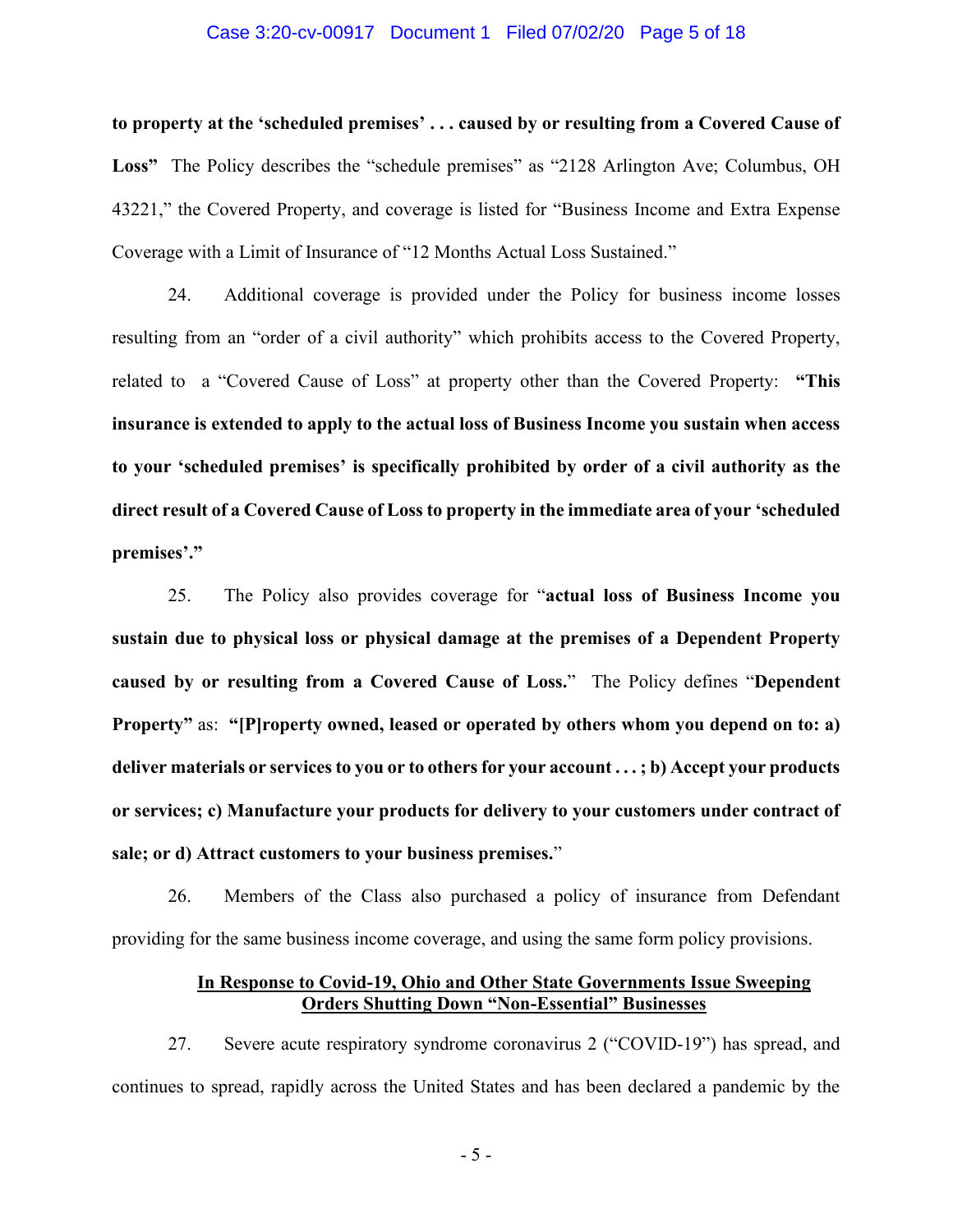## Case 3:20-cv-00917 Document 1 Filed 07/02/20 Page 6 of 18

World Health Organization. *See* https://www.health.harvard.edu/diseases-andconditions/coronavirus-resource-center (last accessed May 6, 2020).

28. The global COVID-19 pandemic is exacerbated by the fact that the deadly virus physically infects and stays on surfaces of objects or materials for many days.

29. According to a study published in *The New England Journal of Medicine*, COVID-19 is widely accepted as a cause of real physical loss and damage. It remains stable and transmittable in aerosols for up to three hours, up to four hours on copper, up to 24 hours on cardboard and up to two to three days on plastic and stainless steel. *See* https://www.nih.gov/newsevents/news-releases/new-coronavirus-stable-hours-surfaces (last accessed May 6, 2020).

30. Another study, published in the *Journal of Hospital Infection*, found: "Human coronaviruses can remain infectious on inanimate surfaces at room temperature for up to 9 days. At a temperature of 30°C or more the duration of persistence is shorter." *See*  https://www.inverse.com/science/coronavirus-4-studies-explain-how-covid-19-sticks-to-surfaces (last accessed May 6, 2020).

31. In response to the COVID-19 public health emergency, on March 9, 2020, the Governor of Ohio, Mike DeWine, declared a "State of Emergency" throughout the State of Ohio to control ingress and egress to and from property within the state and the movement of persons within it.

32. On March 22, 2020, the Director of the Ohio Department of Health issued an Order closing all non-essential businesses within the State of Ohio, including Plaintiff's business. Specifically, the Executive Order, which became effective as of 11:59 p.m. on March 23, mandated that "[a]ll businesses and operations in the State, except Essential Businesses and Operations as defined below, are required to cease all activities within the State . . . ."

- 6 -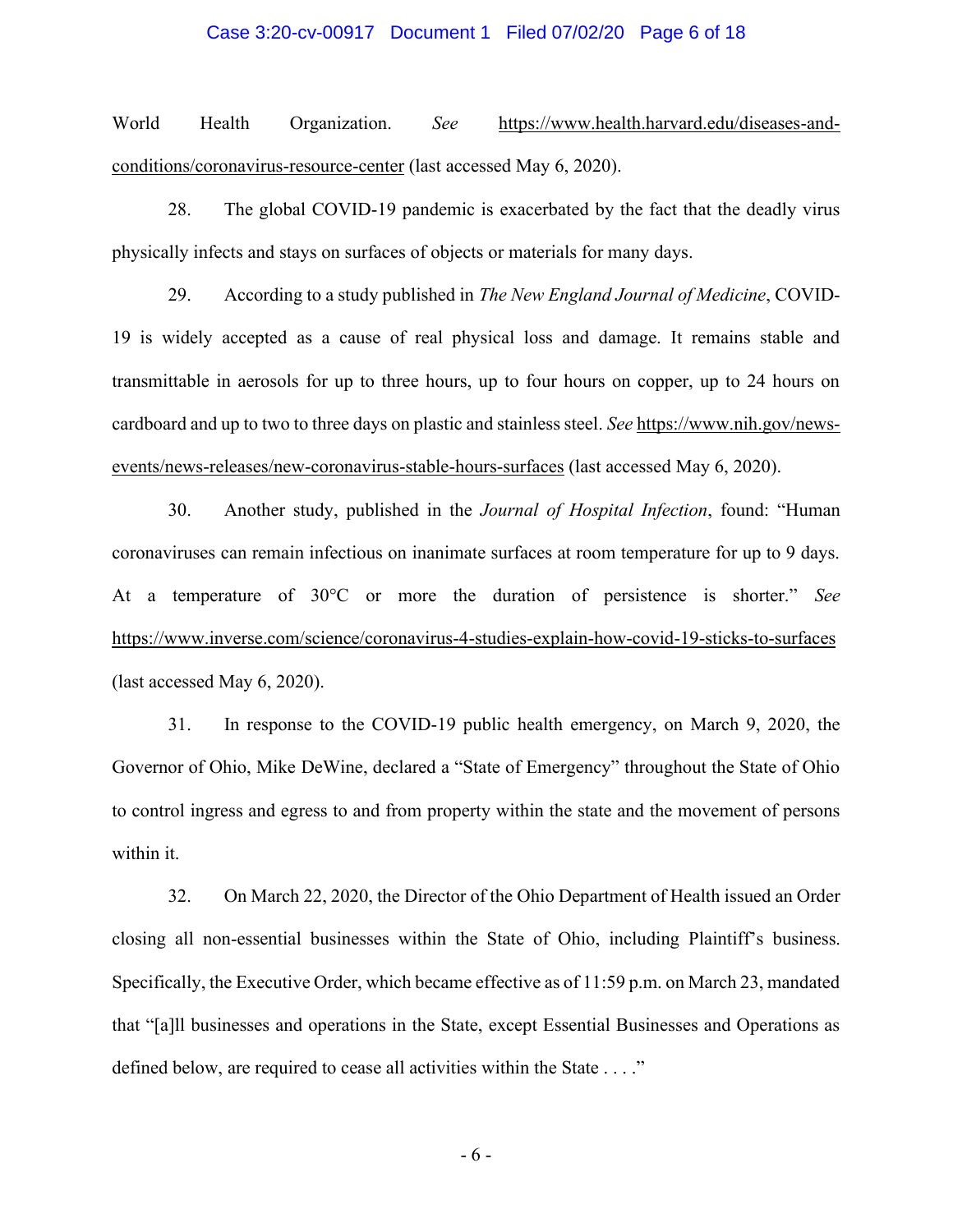## Case 3:20-cv-00917 Document 1 Filed 07/02/20 Page 7 of 18

*See* Amy Acton, "Director's Stay at Home Order," (Mar. 22, 2020) https://content.govdelivery.com/attachments/OHOOD/2020/03/22/file\_attachments/1407840/Sta y%20Home%20Order.pdf ("**Ohio Executive Order**").

33. The Ohio Executive Order also mandated that "all individuals currently living within the State of Ohio are ordered to stay at home or at their place of residence except as allowed in this Order."

34. Most other states, including those in which the putative Class members reside and/or do business, have issued similar compulsory shut-down orders for "non-essential" businesses, or businesses deemed not to be "life sustaining."

35. The closure of all "non-life-sustaining businesses" evidences an awareness on the part of both state and local governments that COVID-19 causes loss of or damage to property. This is particularly true in places where business is conducted, as the contact and interaction necessarily incident to such businesses causes a heightened risk of the property becoming contaminated.

36. For example, a New York City Executive Order entered on March 16, 2020 specifically acknowledged that: "[COVID-19] physically is causing property loss and damage." *See* https://www1.nyc.gov/assets/home/downloads/pdf/executive-orders/2020/eeo-100.pdf (last accessed May 6, 2020).

37. Similarly, in a March 16, 2020 proclamation, the City of New Orleans acknowledged COVID-19's "propensity to attach to surfaces for prolonged periods of time, thereby spreading from surface to person and causing property loss and damage in certain circumstances." *See* https://nola.gov/mayor/executive-orders/emergency-declarations/03162020 mayoral-proclamation-to-promulgate-emergency-orders-during-the-state-of-emergency-due-toco/ (last accessed May 6, 2020).

- 7 -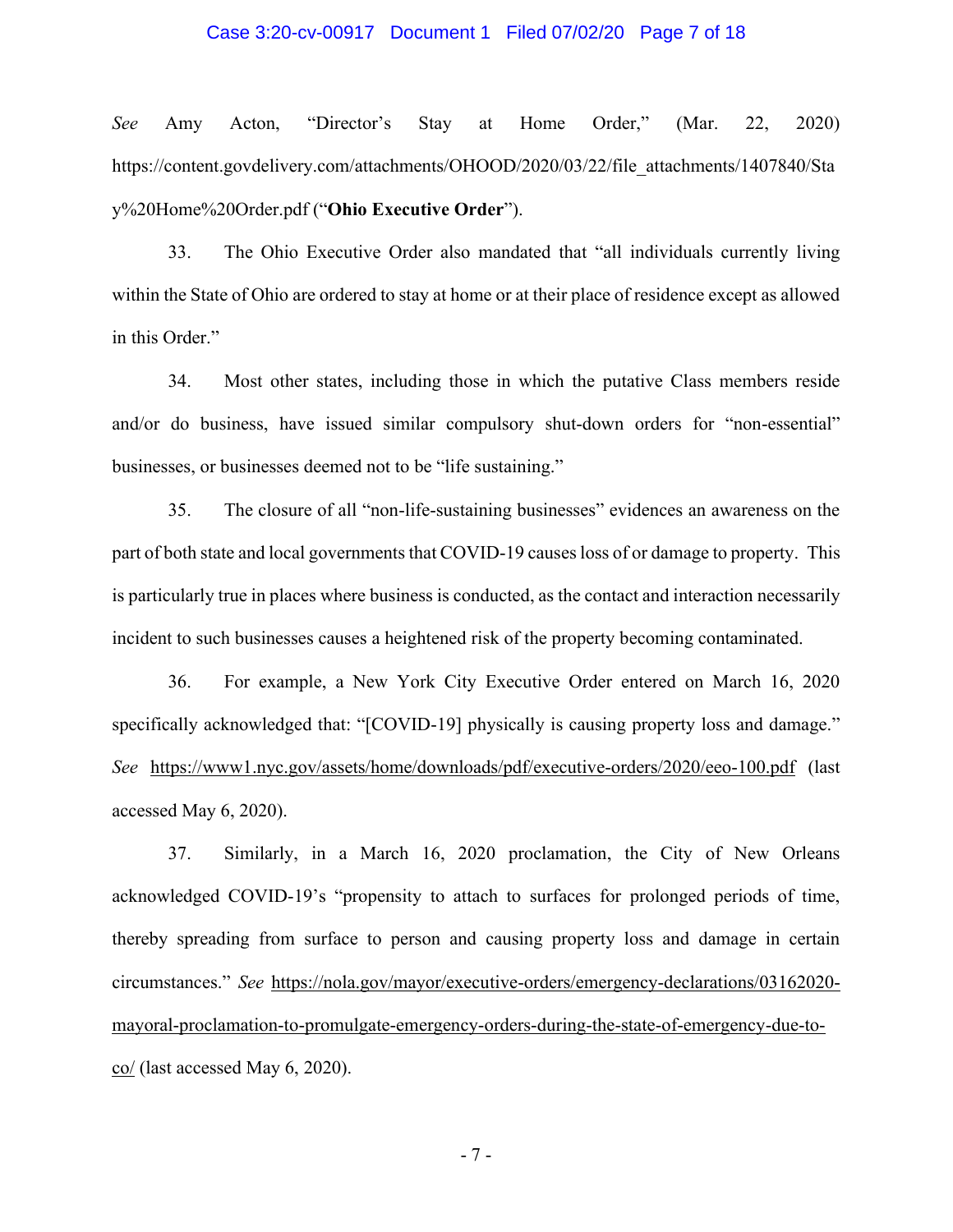## Case 3:20-cv-00917 Document 1 Filed 07/02/20 Page 8 of 18

38. In upholding the Governor of Pennsylvania's Proclamation of a state-wide disaster and the Executive Orders mandating the closure of businesses within Pennsylvania, the Pennsylvania Supreme Court noted the significant risk of the spread of the COVID-19 virus, even in locations where the disease has not been detected:

> Covid-19 does not spread because the virus is "at" a particular location. Instead it spreads because of person-to-person contact, as it has an incubation period of up to fourteen days and that one in four carriers of the virus are asymptomatic. Respondents' Brief at 4 (citing Coronavirus Disease 2019, "Symptoms," CDC, https://www.cdc.gov/coronavirus/2019 ncov/symptoms-testing/symptoms.html (last accessed 4/9/2020)). The virus can live on surfaces for up to four days and can remain in the air within confined areas and structures. *Id.* (citing National Institutes of Health, "Study suggests new coronavirus may remain on surfaces for days," (Mar. 27, 2020) https://www.nih.gov/news-events/nih-research-matters/studysuggests-new-coronavirus-may-remain-surfaces-days (last accessed 4/9/2020) and Joshua Rabinowitz and Caroline Bartman, "These Coronavirus Exposures Might be the Most Dangerous," The New York Times (Apr. 1, 2020) https://www.nytimes.com/2020/04/01/opinion/ coronavirus-viral-dose.html).

*Friends of DeVito v. Wolf*, **A. 3d** . 2020 WL 1847100, \*15-16 (Pa. April 13, 2020).

39. Because the COVID-19 virus can survive on surfaces for up to fourteen days, the

Pennsylvania Supreme Court ultimately concluded that "any location . . . where two or more

people can congregate is within the disaster area."

# **Plaintiff Submits a Claim Under Its "All-Risk" Policy, and Defendant Wrongly Fails and Refuses To Honor Its Obligations Respecting Same**

40. As a result of the orders governing Plaintiff, the Covered Property closed on March 23, 2020 and remained completely closed until May 12, 2020 at which time it has been able to resume significantly limited operations, which are well short of Plaintiff's normal operating environment.

41. Plaintiff has incurred, and continues to incur, among other things, a substantial loss of business income and additional expenses covered under the Policy.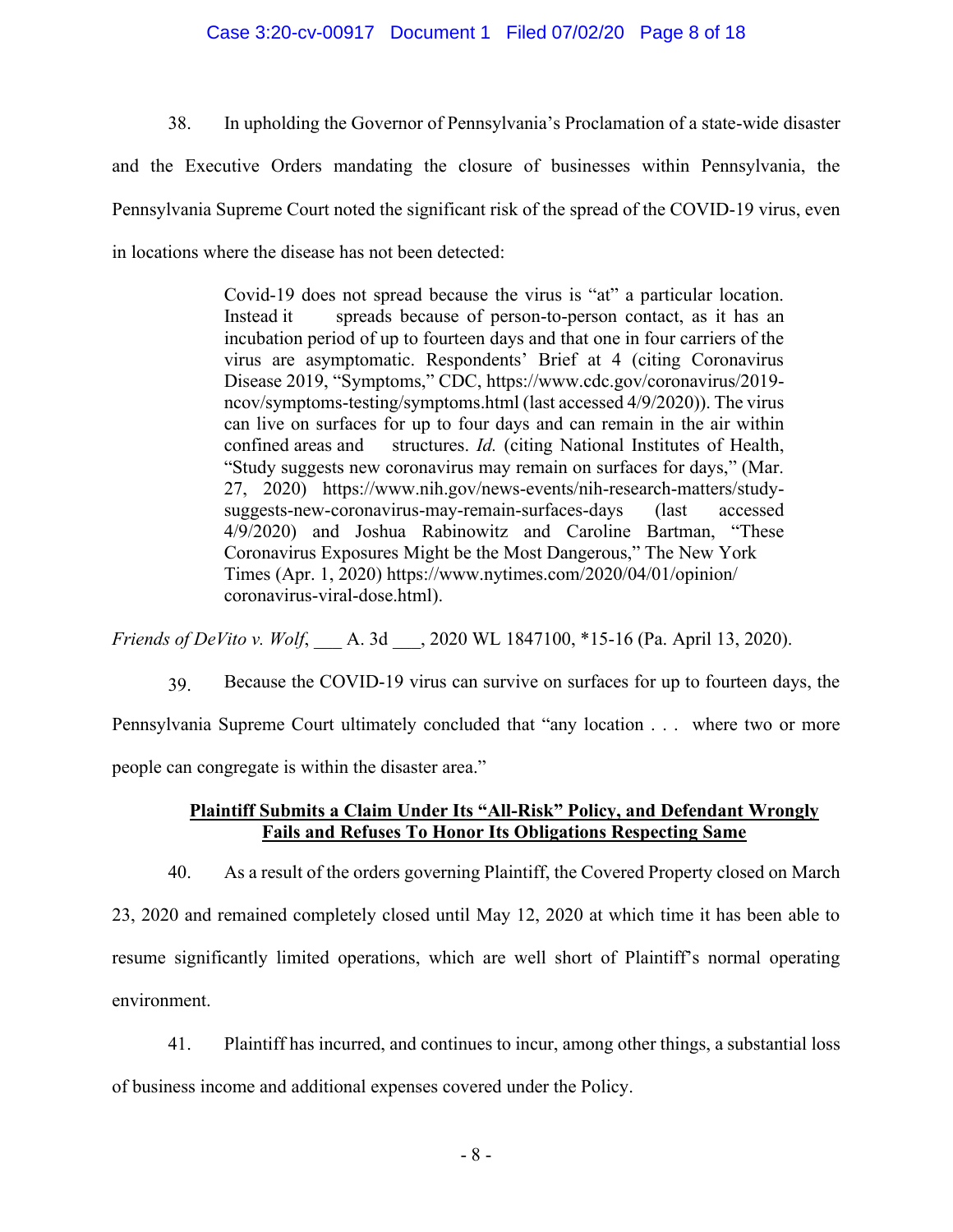## Case 3:20-cv-00917 Document 1 Filed 07/02/20 Page 9 of 18

42. On or around April 15, 2020 Plaintiff provided notice to Defendant of its claim for the interruption to its business.

43. Defendant denied Plaintiff's claim by letter dated April 22, 2020. The letter is attached hereto as **Exhibit B**. In its denial letter, Defendant posited that (i) Plaintiff's losses do not arise from "property damage at your place of business or in the immediate area" (ignoring that coverage can be triggered under the Policy by either "physical loss of" or "damage to" property); and (ii) Plaintiff's claim is barred by the policy's so-called "Virus Exclusion" set forth in the Policy.

# **Contrary To Defendant's Position, Plaintiff's Losses Arise From Direct Physical Loss Or Damage**

44. Plaintiff's Covered Property suffered "direct physical loss or damage" due to the Ohio Executive Order (and other local governmental orders) mandating that Plaintiff discontinue its primary use of the Covered Property as a clothing store. The Ohio Executive Order, in and of itself, constitutes a Covered Cause of Loss within the meaning of the Policy.

45. Alternatively, and to the extent the Ohio Executive Order does not constitute a Covered Cause of Loss within the meaning of the Policy, the COVID-19 pandemic and the ubiquitous nature of the COVID-19 virus caused a direct physical loss of or damage to Plaintiff's Covered Property.

46. Further, and as an additional basis for coverage under the Policy, the ubiquitous nature of the COVID-19 virus caused direct physical loss of or damage to property other than Plaintiff's Covered Property, and such loss or damage resulted in an "order by civil authority" prohibiting access to Plaintiff's Covered Property, within the meaning of the Policy.

47. Additionally, Plaintiff's "Dependent Property" suffered direct physical loss or damage (as a result of the governmental shutdown orders or, alternatively, the ubiquitous nature

- 9 -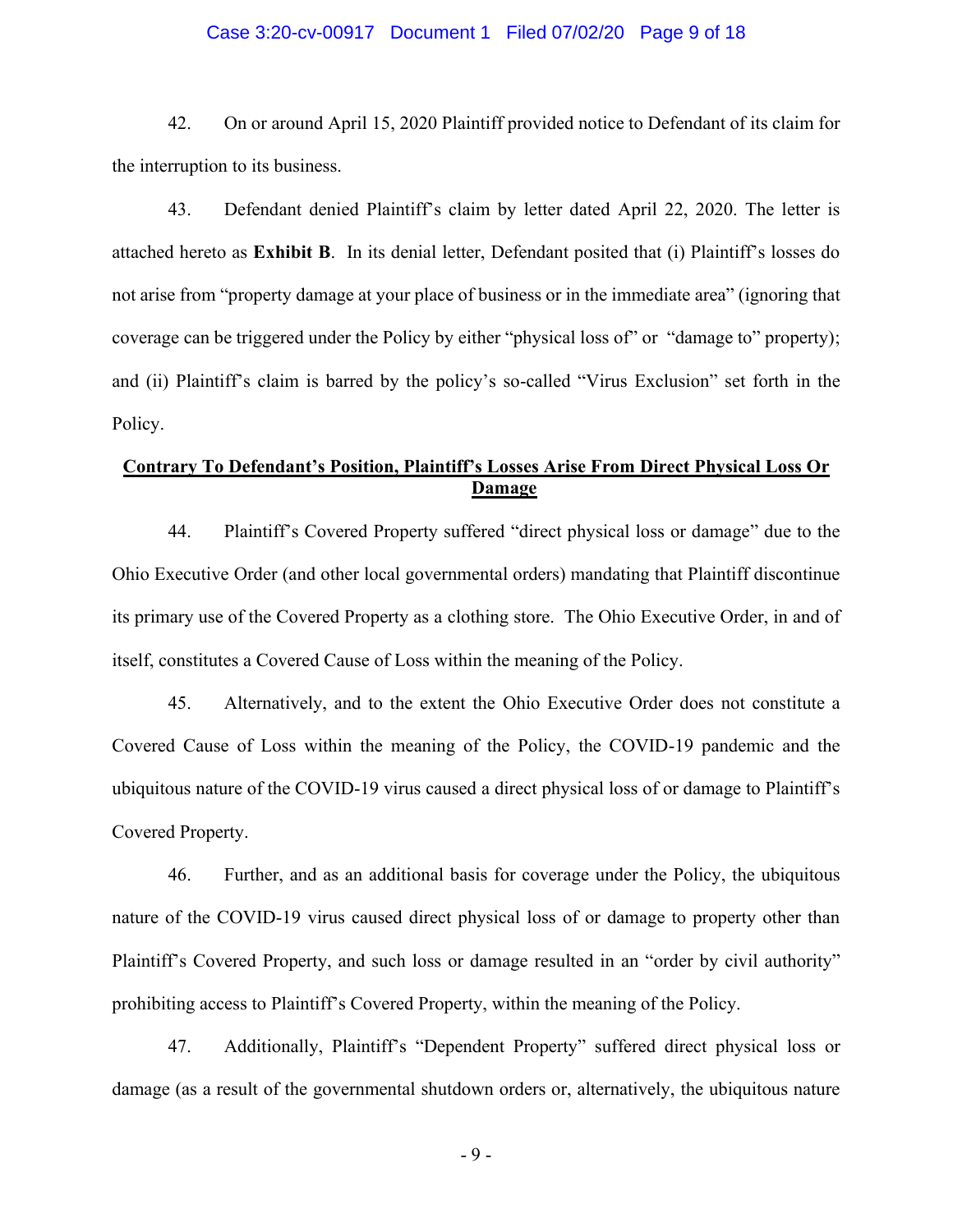## Case 3:20-cv-00917 Document 1 Filed 07/02/20 Page 10 of 18

of the COVID-19 virus), resulting in lost business income to Plaintiff, within the meaning of the Policy.

#### **Contrary To Defendant's Position, The Virus Exclusion Does Not Apply**

48. The Policy includes a coverage enhancement titled "Limited Fungi, Bacteria or Virus Coverage." This enhancement adds a coverage exclusion under the Policy for "Fungi, Wet Rot, Dry Rot, Bacteria and Virus," which purports to apply to "loss or damage caused directly or indirectly by . . . [p]resence, growth, proliferation, spread or any activity of 'fungi', wet rot, dry rot, bacteria or virus." (the "Virus Exclusion").

49. The Virus Exclusion does not preclude coverage for Plaintiff's claim under the Policy.

50. First, to the extent that the governmental orders, in and of themselves, constitute direct physical loss of or damage to Plaintiff's Covered Property, the Virus Exclusion simply does not apply.

51. Further, to the extent that the coverage under the policy derives from direct physical loss or damage caused by the COVID-19 virus, either to Plaintiff's Covered Property or to property other than Plaintiff's Covered property (including Plaintiff's Dependent Property), Defendant should be estopped from enforcing the Virus Exclusion, on principles of regulatory estoppel, as well as general public policy.

52. In 2006, two insurance industry trade groups, Insurance Services Office, Inc. ("ISO") and the American Association of Insurance Services ("AAIS"), represented hundreds of insurers in a national effort to seek approval from state insurance regulators for the adoption of various virus exclusion provisions.

- 10 -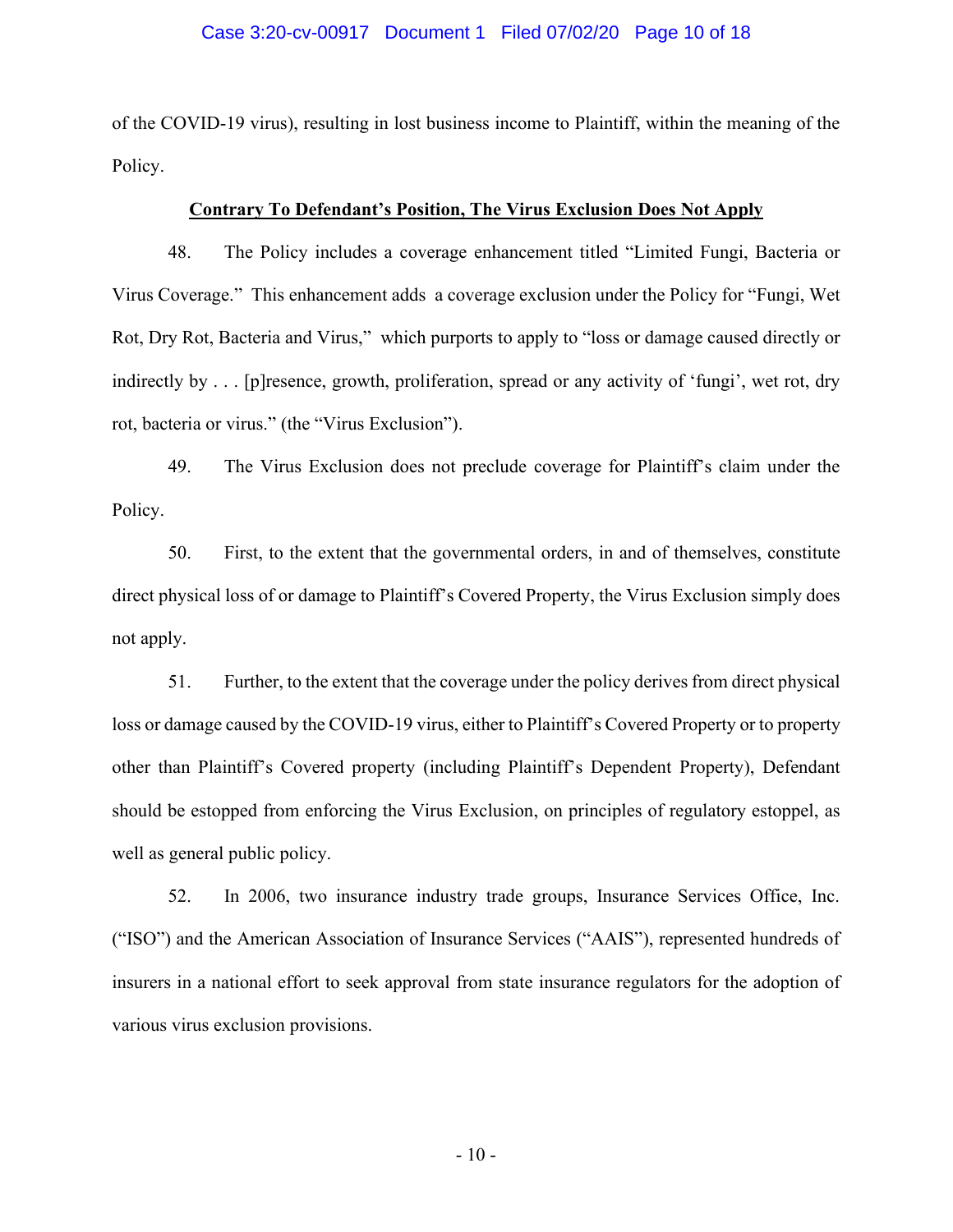# Case 3:20-cv-00917 Document 1 Filed 07/02/20 Page 11 of 18

53. In their filings with the various state regulators (including Ohio), on behalf of the insurers, ISO and AAIS represented that the adoption of the virus exclusion provisions was only meant to "clarify" that coverage for "disease-causing agents" has never been in effect, and was never intended to be included, in the property policies.

54. Specifically, in its "ISO Circular" dated July 6, 2006 and entitled "New Endorsements Filed to Address Exclusion of Loss Due to Virus or Bacteria," ISO represented to the state regulatory bodies that:

> While property policies have not been a source of recovery for losses involving contamination by disease-causing agents, the specter of pandemic or hitherto unorthodox transmission of infectious material raises the concern that insurers employing such policies may face claims in which there are efforts to expand coverage to create sources of recovery for such losses, contrary to policy intent.

55. Similarly, AAIS, in its "Filing Memorandum" in support of the adoption of virus

exclusion provisions, represented:

Property policies have not been, nor were they intended to be, a source of recovery for loss, cost or expense caused by disease-causing agents. With the possibility of a pandemic, there is concern that claims may result in efforts to expand coverage to create recovery for loss where no coverage was originally intended . . .

This endorsement clarifies that loss, cost, or expense caused by, resulting from, or relating to any virus, bacterium, or other microorganism that causes disease, illness, or physical distress or that is capable of causing disease, illness, or physical distress is excluded . . .

56. The foregoing representations made by the insurance industry were false. By 2006,

the time of the state applications to approve the Virus Exclusion, courts had repeatedly found that property insurance policies covered claims involving disease-causing agents, and had held on numerous occasions that any condition making it impossible to use property for its intended use constituted "physical loss or damage to such property."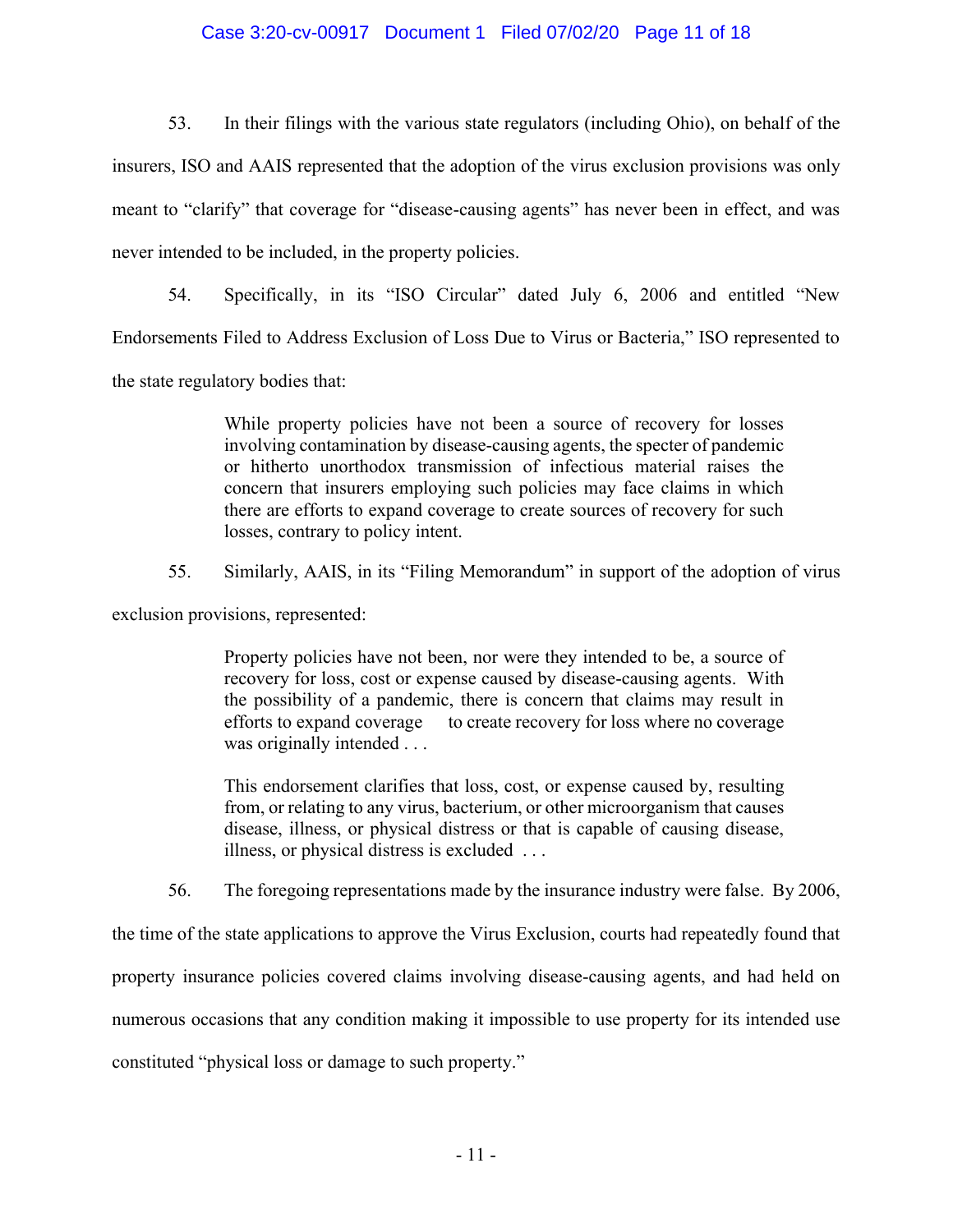## Case 3:20-cv-00917 Document 1 Filed 07/02/20 Page 12 of 18

57. The foregoing assertions by the insurance industry (including Defendant), made to obtain regulatory approval of the virus exclusion provisions, were in fact misrepresentations and for this reason, among other public policy concerns, insurers should now be estopped from enforcing the Virus Exclusion to avoid coverage of claims related to the COVID-19 pandemic.

58. In securing approval for the adoption of the virus exclusions by misrepresenting to the state regulators that such provisions would not change the scope of coverage, the insurance industry effectively narrowed the scope of the insuring agreement without a commensurate reduction in premiums charged. Under the doctrine of regulatory estoppel, the Court should not permit the insurance industry to benefit from this type of duplicitous conduct before the state regulators.

59. Upon information and belief, Defendant has denied, or will deny, other Class members' claims for coverage under their "all-risk" property damage policies issued by Defendant.

60. Defendant's denial of lost business income claims has left Plaintiff and the Class without vital coverage acquired to ensure the survival of their businesses during this temporary suspension of operations.

## **CLASS ACTION ALLEGATIONS**

61. Plaintiff brings this action individually and as a class action on behalf of the Class, defined as follows:

> All policyholders in the United States who purchased commercial property coverage, including business or interruption income (and extra expense) coverage from Defendant and who have been denied coverage under their policy for lost business income after being ordered by a governmental entity, in response to the COVID-19 pandemic, to shut down or otherwise curtail or limit in any way their business operations.

62. Excluded from the Class are Defendant and its officers, directors, legal representatives, successors, subsidiaries, and assigns. Also excluded from the Class are any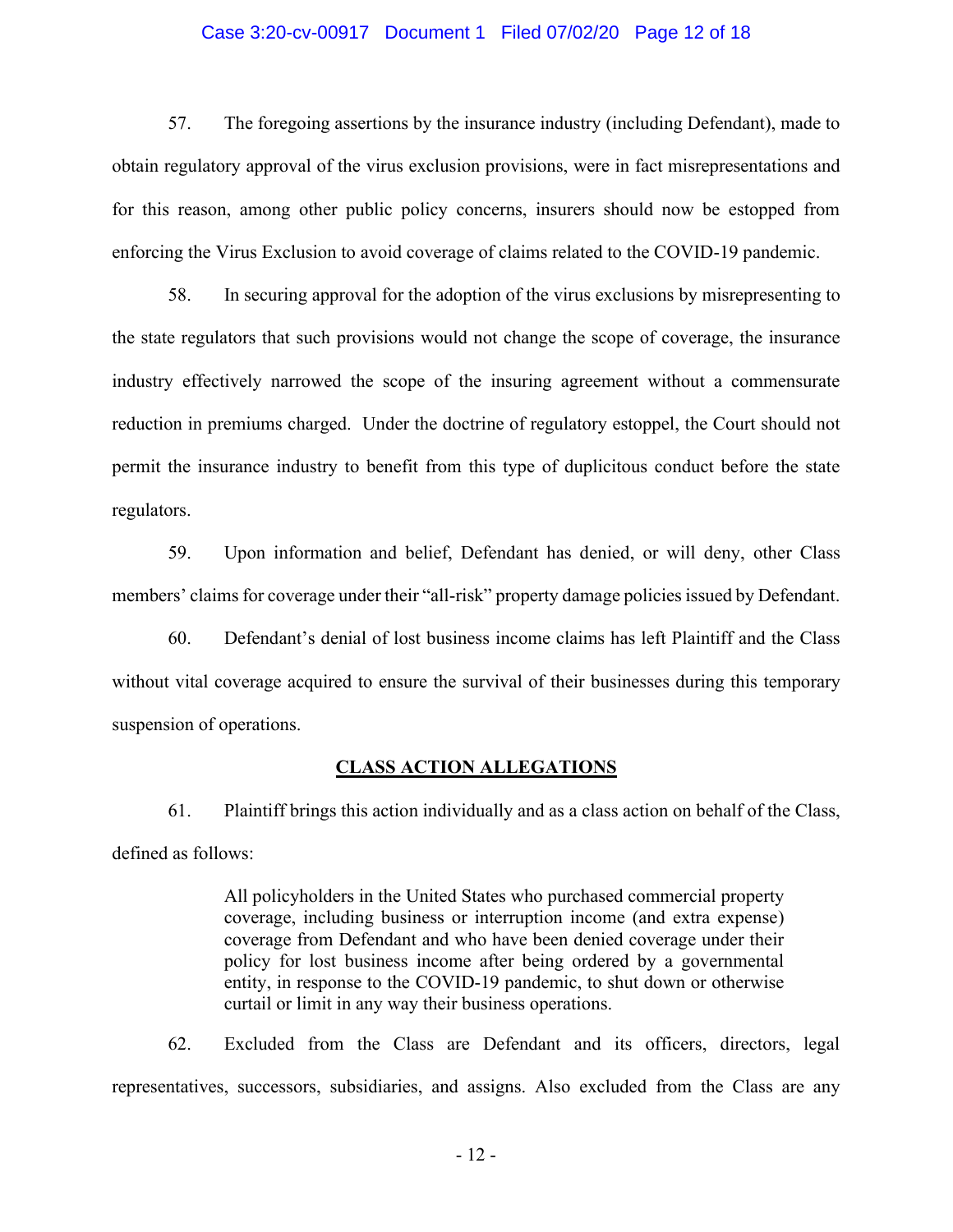## Case 3:20-cv-00917 Document 1 Filed 07/02/20 Page 13 of 18

judicial officer presiding over this matter, members of their immediate family, and members of their staff.

63. The members of the Class are so numerous and geographically dispersed that joinder would be impracticable. Class members are readily identifiable from information and records in Defendant's possession, custody, or control.

64. There is a well-defined community of interest in the common questions of law and fact affecting the Class members. These common legal and factual questions include, but are not limited to:

a. whether Defendant owed coverage to Plaintiff and the Class;

b. whether any exclusions to coverage apply;

c. whether Plaintiff and members of the Class are entitled to damages and, if so, the measure of such damages; and

d. whether Plaintiff and members of the Class are entitled to equitable, declaratory and/or other relief, and if so, the nature of such relief.

65. Plaintiff's claims are typical of the claims of the absent class members and have a common origin and basis. Plaintiff and absent Class members are all injured by Defendant's refusal to afford the purchased coverage. Plaintiff's claims arise from the same practices and course of conduct giving rise to the claims of the absent Class members and are based on the same legal theories, namely the refusal to provide insurance coverage for the loss. If prosecuted individually, the claims of each Class member would necessarily rely upon the same material facts and legal theories and seek the same relief. Plaintiff's claims arise from the same practices and course of conduct that give rise to the other Class members' claims and are based on the same legal theories.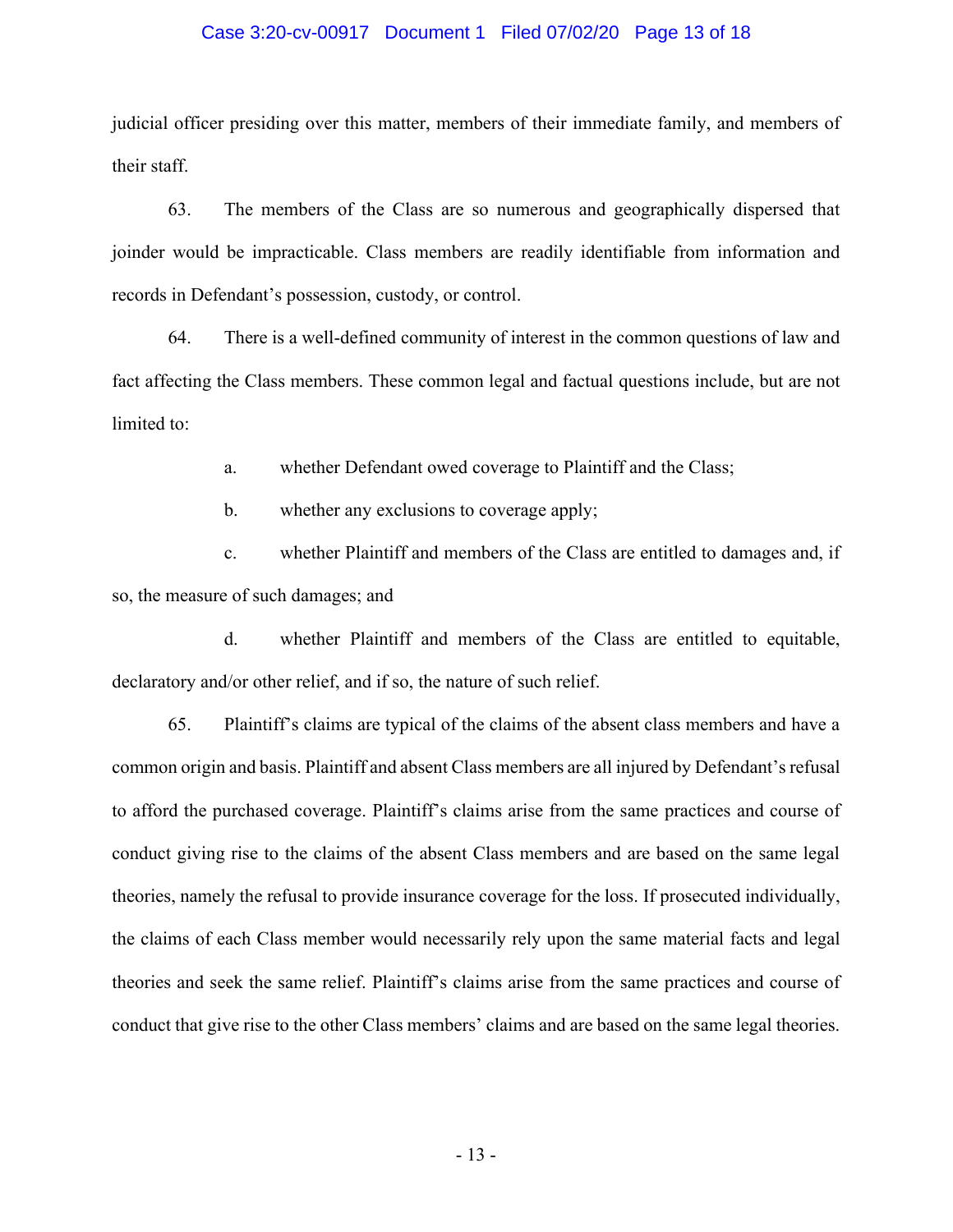### Case 3:20-cv-00917 Document 1 Filed 07/02/20 Page 14 of 18

66. Plaintiff will fully and adequately assert and protect the interests of the absent Class members and has retained Class counsel who are experienced and qualified in prosecuting class action cases similar to this one. Neither Plaintiff nor Plaintiff's attorneys has any interests contrary to or conflicting with the interests of absent Class members.

67. The questions of law and fact common to all Class members predominate over any questions affecting only individual class members.

68. A class action is superior to all other available methods for the fair and efficient adjudication of this lawsuit because individual litigation of the absent Class members' claims is economically infeasible and procedurally impracticable. Class members share the same factual and legal issues and litigating the claims together will prevent varying, inconsistent, or contradictory judgments, and will prevent delay and expense to all parties and the court system through litigating multiple trials on the same legal and factual issues. Class treatment will also permit Class members to litigate their claims where it would otherwise be too expensive or inefficient to do so. Plaintiff knows of no difficulties in managing this action that would preclude its maintenance as a class action.

69. Additionally, the prosecution of separate actions by individual Class members would create a risk of inconsistent or varying adjudications with respect to individual Class members that would establish incompatible standards of conduct for Defendant. Such individual actions would create a risk of adjudications that would be dispositive of the interests of other Class members and impair their interests. Defendant, through its uniform conduct, acted or refused to act on grounds generally applicable to the Class as a whole, making declaratory relief appropriate to the Class as a whole.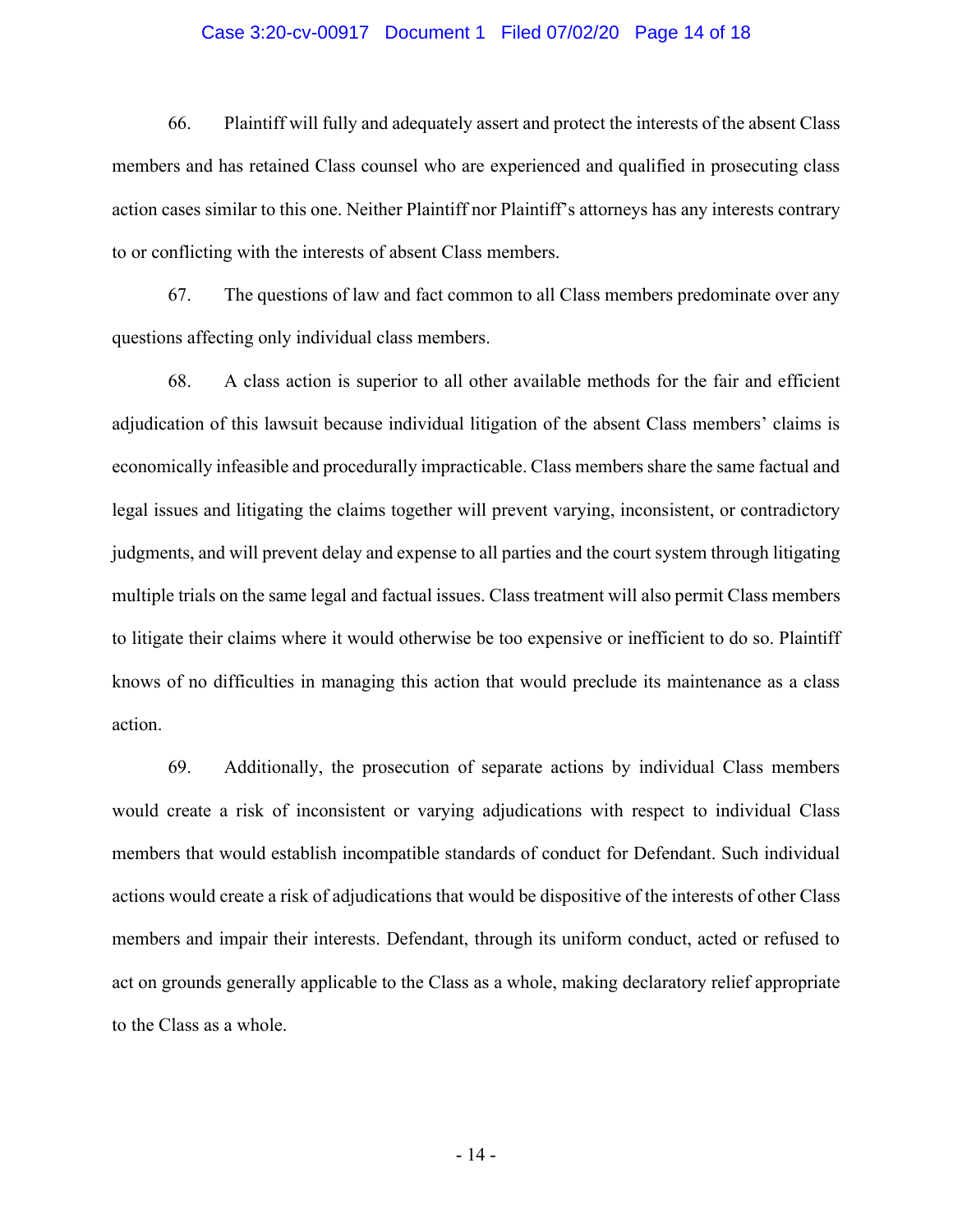## **COUNT I DECLARATORY RELIEF**

70. Plaintiff incorporates by reference each and every allegation set forth above.

71. The Declaratory Judgment Act, 28 U.S.C. § 2201(a), provides that in "a case of actual controversy within its jurisdiction . . . any court of the United States . . . may declare the rights and other legal relations of any interested party seeking such declaration, whether or not further relief is or could be sought." 28 U.S.C. § 2201(a).

72. An actual controversy has arisen between Plaintiff and the Defendant as to the rights, duties, responsibilities and obligations of the parties in that Plaintiff contends and Defendant disputes and denies that the Policy provides coverage to Plaintiff for any current and future lost business income, subject to the limit of liability, for the temporary suspension of Plaintiff's operations.

73. The Policy provides coverage for "direct physical loss of or physical damage to" the Covered Property.

74. Plaintiff's loss of use, loss of access, and loss of functionality of the Covered Property when government shutdown orders made it unlawful for Plaintiff to fully access, use, and operate its business at the Covered Property, constitutes a direct physical loss of the Covered Property under the Policy. Alternatively, the ubiquitous nature of the COVID-19 virus caused direct physical loss or physical damage to the Covered Property by preventing Plaintiff from using the Covered Property for its intended purpose.

75. Additionally, the government shutdown orders or, alternatively, the ubiquitous nature of the COVID-19 virus, caused direct physical loss of or physical damage to property other than the Covered Property, thereby invoking coverage under the Policy's "Civil Authority"

- 15 -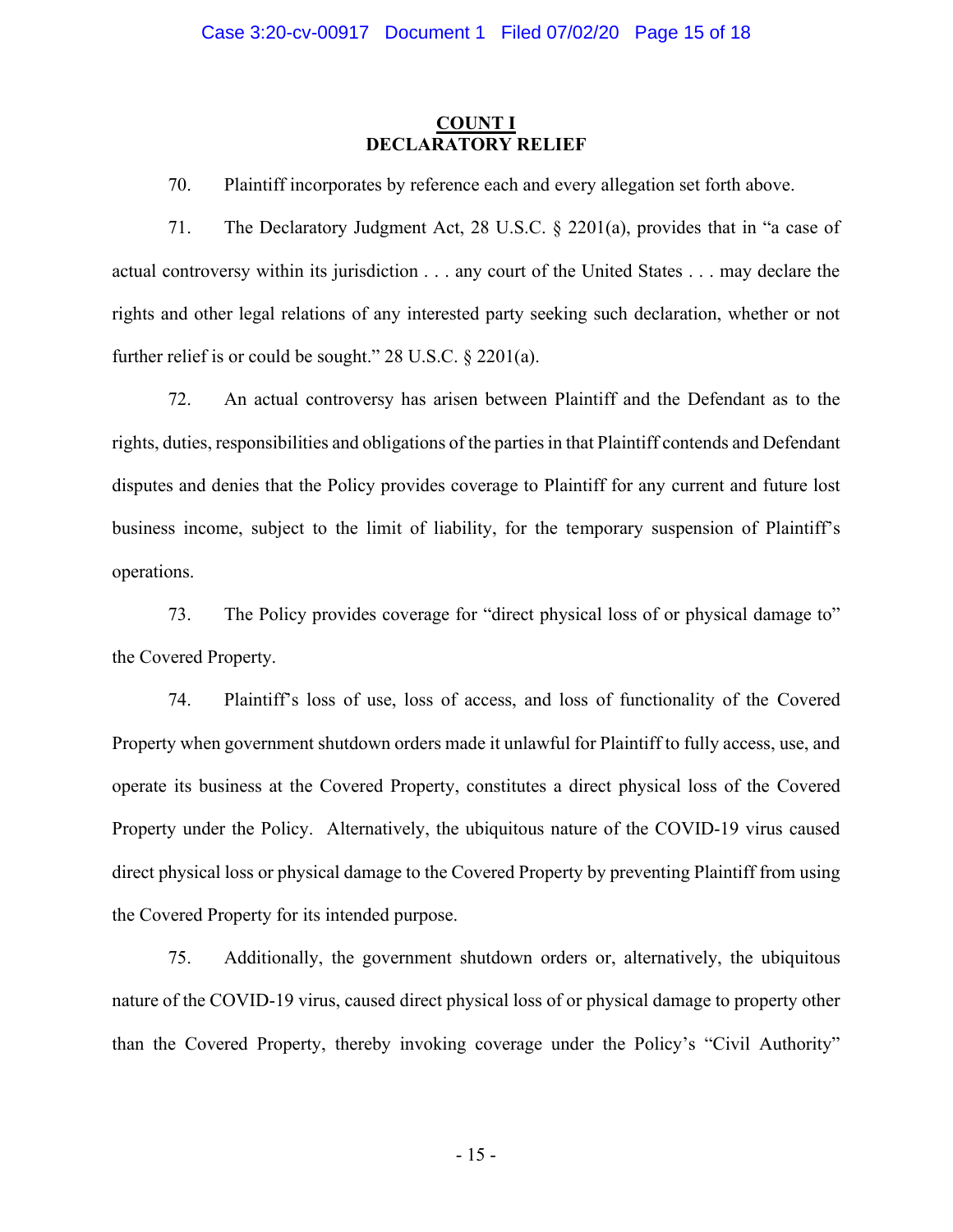## Case 3:20-cv-00917 Document 1 Filed 07/02/20 Page 16 of 18

provision for "actual loss of Business Income when access to your [Covered Property] is specifically prohibited by order of a civil authority . . . ."

76. Further, the government orders or, alternatively, the ubiquitous nature of the COVID-19 virus, caused direct physical loss of or physical damage to Plaintiff's Dependent Property, thereby invoking coverage under the Policy's "Business Income From Dependent Properties" provision, which provides for the payment of lost Business Income when a Covered Cause of Loss damages "dependent property."

77. Plaintiff suffered lost Business Income as a result of loss or damage to Dependent Property by a Covered Cause of Loss, within the meaning of the Policy. Specifically, Plaintiff generated significant revenue from customers who worked in the geographic area surrounding Plaintiff's business. The government shutdown orders prevented many of those customers from working, thereby greatly reducing the likelihood that they would visit and make purchases at Plaintiff's retail clothing store.

78. The Policy constitutes a valid and binding agreement obligating the Defendant to indemnify Plaintiff for covered losses.

79. Plaintiff has substantially performed or otherwise satisfied all conditions precedent to bringing this action and obtaining coverage pursuant to the Policy and applicable law, or alternatively, Plaintiff has been excused from performance by Defendant's acts, representations, conduct, or omissions.

80. Defendant has failed to indemnify Plaintiff for its covered losses.

81. No exclusion to coverage, including the Virus Exclusion, applies.

82. Plaintiff has suffered and continues to suffer a covered loss under the Policy.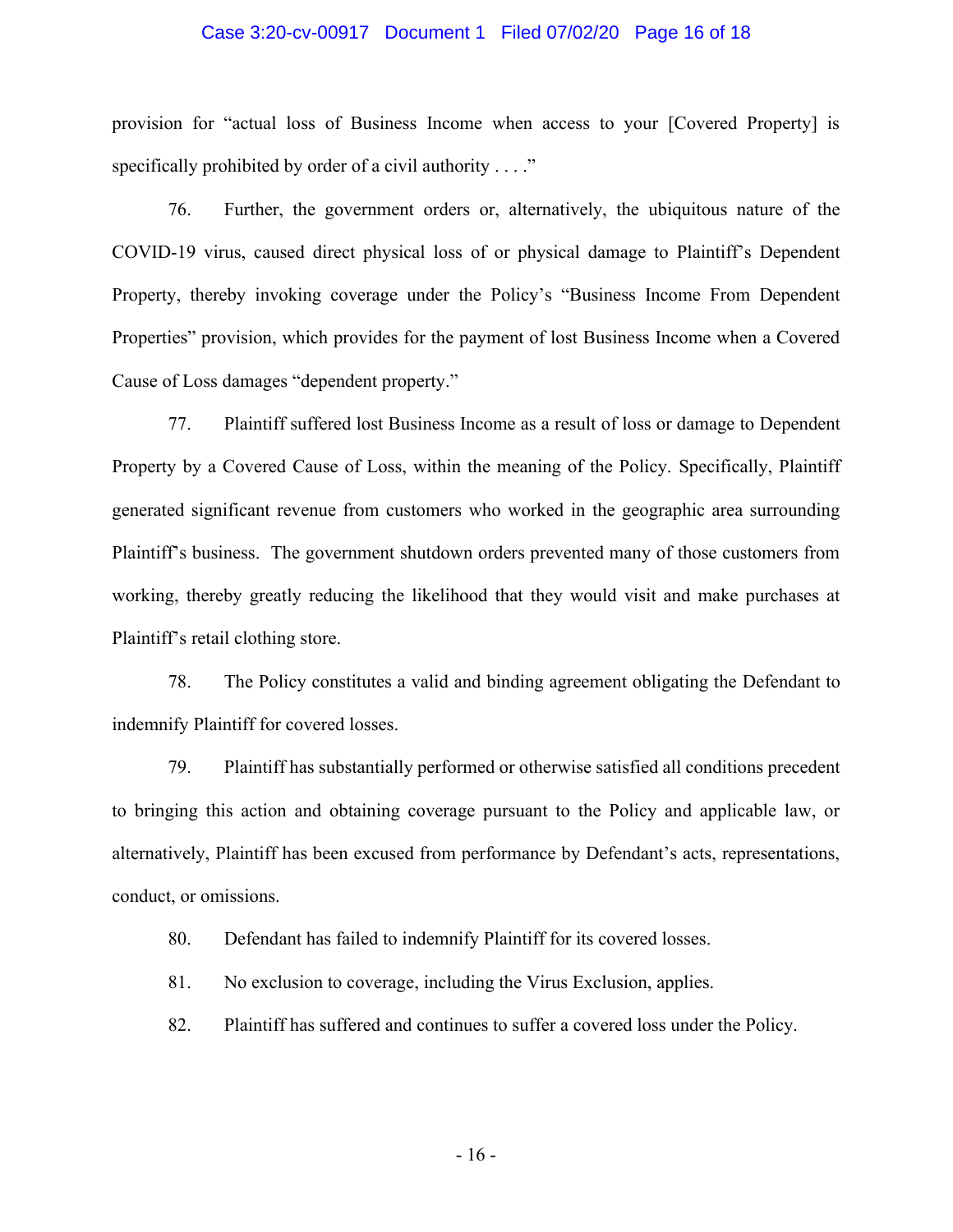## Case 3:20-cv-00917 Document 1 Filed 07/02/20 Page 17 of 18

83. Plaintiff, individually and on behalf of the Class, seeks a Declaratory Judgment that there is coverage for its business interruption losses under the Policy.

# **COUNT II BREACH OF CONTRACT**

84. Plaintiff incorporates by reference each and every allegation set forth above.

85. Plaintiff and Defendant entered into a contract of insurance; here, the Policy.

86. The Class members entered into a substantially identical policy with Defendant.

87. Under the Policy, Defendant agreed to indemnify Plaintiff and the Class for their

business losses as a result of a covered loss.

88. Plaintiff and the Class members suffered a covered loss under the Policy.

89. Plaintiff and the Class members timely submitted a notice of claim and satisfied all conditions precedent to receiving the coverage it purchased from Defendant.

90. Defendant breached its contract with Plaintiff and the Class members by failing and refusing to provide the contracted for coverage.

91. Defendant's breach of the contract has caused Plaintiff and the Class to suffer damages in the amount of their unreimbursed business losses or their limits of liability, whichever is lower.

## **PRAYER FOR RELIEF**

WHEREFORE, Plaintiff herein prays as follows:

1) For a declaration that there is coverage under the Policy for the interruption to Plaintiff's business and the associated business income lost therefrom;

2) For damages, costs and attorney's fees; and

3) For such other relief as the Court may deem proper.

# **TRIAL BY JURY IS DEMANDED**